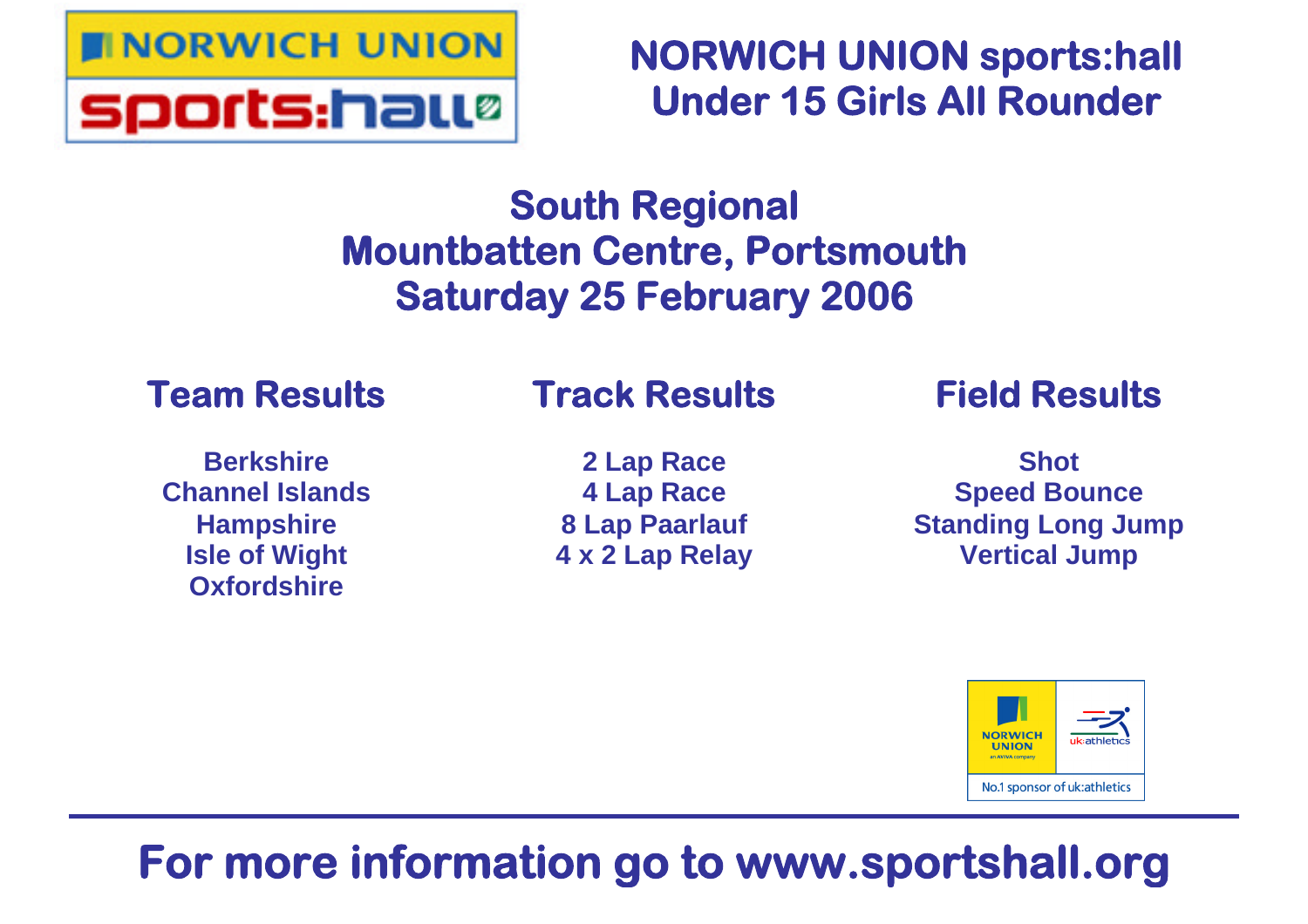## **Competition Results**

### **Competition: Venue: Date**

NUS-South Regional Under 15 Girls Mountbatten Centre, Portsmouth and 25 Feb 2006

| Team             | <b>Score</b> | Individual | P8 | 4x2 |
|------------------|--------------|------------|----|-----|
| Hampshire        | 589          | 479        | 70 | 40  |
| <b>Berkshire</b> | 571          | 471        | 30 | 70  |
| Oxfordshire      | 560          | 460        | 50 | 50  |
| Channel Islands  | 545          | 455        | 60 | 30  |
| Isle of Wight    | 545          | 445        | 40 | 60  |
|                  |              |            |    |     |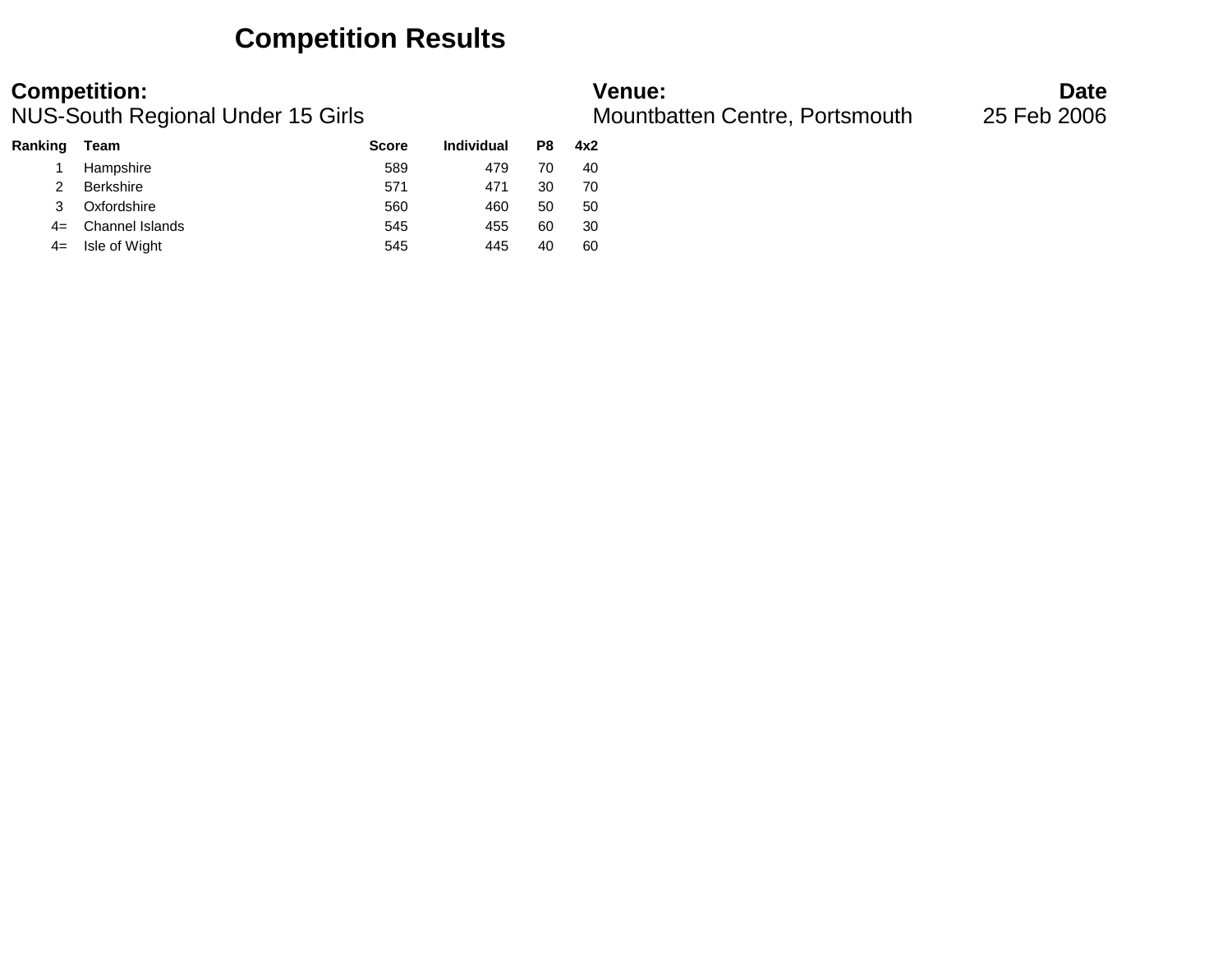### **Athlete Results**

### **Competition:** Date NUS-South Regional Under 15 Girls Mountbatten Centre, Portsmouth 25 Feb 2006

### **Ranking BibNo Athlete Team Score 2LR 4LR S SB SLJ VJ** 1 81 Tiffany Markham Hampshire 142 48 48 46 2 64 Emma Trincas Berkshire 131 44 37 50 3 90 Claire Butler Coxfordshire 129 48 40 4 63 Beth Newton Berkshire **Berkshire 128 50** 30 48 58 Gemma Dawkins Channel Islands 124 40 38 46<br>120 120 44 26 50  $6=$  70 Amy Dingle Channel Islands<br> $6=$  89 Dorcas Wright Cxfordshire 6= 89 Dorcas Wright Oxfordshire 120 42 48 30 8= 61 Natalie Beale Berkshire 118 50 28 40 8= 75 Sophie Mead Hampshire 118 46 37 35 10 85 Sarah Grace Isle of Wight 116 36 40 40 40 11 83 Harriet Drudge Isle of Wight 115 37 42 36 12= 76 Christina Harerekves Hampshire 114 34 45 35 12= 86 Faith Norster Isle of Wight 114 44 30 40 14 69 Jenna Murphy Channel Islands 109 21 is a Connel Channel Islands 109 2016 11 15 92 Lisa Connel Oxfordshire 106 44 34 28 16= 78 Becky King Hampshire 105 37 44 24 ending the Parsons of Control of Control of the Control of the 105 and the 105 and 105 and 104 and 104 and 104 30 30 and 104 and 104 and 104 and 104 and 104 and 104 and 104 and 104 and 104 and 104 and 104 and 104 and 104 a 18 79 Hannah Ashmore Hampshire 104 28 46 30 19 91 Sacha Garey Oxfordshire 103 32 45 26 20 71 Emma Wilton Channel Islands 102 26 50 26<br>21 21 73 Pearl Rabet Channel Islands 100 24 30 46 21 Pearl Rabet Channel Islands<br>
24 100 24 30 24 46 21= 82 Amy Coar Isle of Wight 100 30 24 46 21= 87 Mollie Occomore Isle of Wight 100 26 50 24<br>24= 62 Rachel Hevworth Berkshire 100 94 32 24 38 24= 62 Rachel Heyworth Berkshire 94 32 24 38 24= 84 Kirstie Elms Isle of Wight 94 28 34 32 26 65 Katie Barth Berkshire 90 30 30 30 27= 66 Emma Passey Berkshire 88 38 22 32 34<br>27= 72 Ruth Stilwell 88 24 42 22 Channel Islands 29 94 Kath Smith **Contract Contract Contract Contract Contract Contract Contract Contract Contract Contract Contract Contract CONTE** 30 80 Christina Parsons Hampshire 41 41 31= 67 Victoria Rowland Berkshire 67 Victoria Rowland Berkshire 6 (1991) 12 (1991) 131 = 0 (1991) 131 = 0 (1991) 131 = 0 (1991) 131 = 0 (1991) 131 = 0 (1991) 131 = 0 (1991) 131 = 0 (1991) 131 = 0 (1991) 131 = 0 (1991) 131 31= 77 Sophie Jones Hampshire 0 31= 88 Michaela Wood Isle of Wight 0<br>31= 95 Jade Hewlett 0 Oxfordshire 0 0  $31 = 95$  Jade Hewlett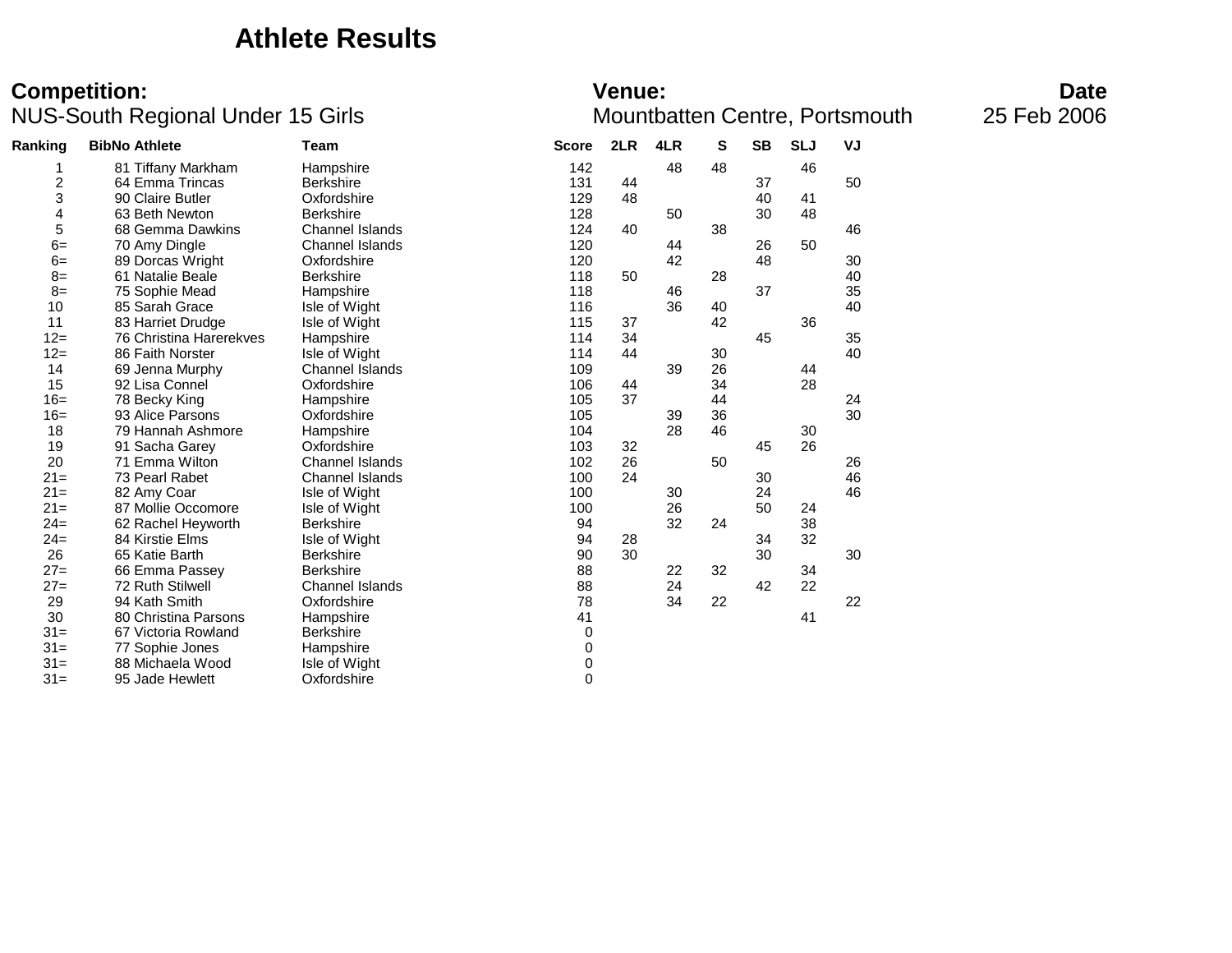## **Team Results Berkshire (orange)**

|         | <b>Competition:</b> | NUS-South Regional Under 15 Girls |              |            |                |     | Venue:            | Mountbatten Centre, Portsmouth |       |             |                | <b>Date</b><br>25 Feb 2006 |
|---------|---------------------|-----------------------------------|--------------|------------|----------------|-----|-------------------|--------------------------------|-------|-------------|----------------|----------------------------|
| Ranking | <b>Team</b>         |                                   | <b>Score</b> | Individual | P <sub>8</sub> | 4x2 |                   |                                |       |             |                |                            |
|         | Hampshire           |                                   | 589          | 479        | 70             | 40  |                   |                                |       |             |                |                            |
| 2       | <b>Berkshire</b>    |                                   | 571          | 471        | 30             | 70  |                   |                                |       |             |                |                            |
| 3       | Oxfordshire         |                                   | 560          | 460        | 50             | 50  |                   |                                |       |             |                |                            |
| $4=$    | Channel Islands     |                                   | 545          | 455        | 60             | 30  |                   |                                |       |             |                |                            |
| $4=$    | Isle of Wight       |                                   | 545          | 445        | 40             | 60  |                   |                                |       |             |                |                            |
|         | <b>Comp No Name</b> |                                   | <b>Event</b> |            | Perf1          |     | Perf <sub>2</sub> | Perf <sub>3</sub>              | Perf4 | <b>Best</b> | <b>Ranking</b> | <b>Points</b>              |
|         | 61                  | <b>Natalie Beale</b>              | 2LR          |            | 22.3           |     |                   |                                |       | 22.3        |                | 50                         |
|         | 61                  | <b>Natalie Beale</b>              | S            |            | 5.75           |     | 5.96              | 6.35                           |       | 6.35        | 12             | 28                         |
|         | 61                  | <b>Natalie Beale</b>              | VJ           |            | 53             |     | 53                | 51                             |       | 53          | $5=$           | 40                         |
|         | 62                  | Rachel Heyworth                   | 4LR          |            | 50.1           |     |                   |                                |       | 50.1        | 10             | 32                         |
|         | 62                  | Rachel Heyworth                   | S            |            | 5.59           |     | 5.76              | 5.54                           |       | 5.76        | 14             | 24                         |
|         | 62                  | Rachel Heyworth                   | <b>SLJ</b>   |            | 2.13           |     | 2.10              | 2.05                           |       | 2.13        | 7              | 38                         |
|         | 63                  | <b>Beth Newton</b>                | 4LR          |            | 47.4           |     |                   |                                |       | 47.4        |                | 50                         |
|         | 63                  | <b>Beth Newton</b>                | <b>SB</b>    |            | 79             |     |                   |                                |       | 79          | $10=$          | 30                         |
|         | 63                  | <b>Beth Newton</b>                | <b>SLJ</b>   |            | 2.26           |     | 2.18              | 2.22                           |       | 2.26        | $\overline{2}$ | 48                         |
|         | 64                  | <b>Emma Trincas</b>               | 2LR          |            | 22.6           |     |                   |                                |       | 22.6        | $3=$           | 44                         |
|         | 64                  | <b>Emma Trincas</b>               | <b>SB</b>    |            | 81             |     |                   |                                |       | 81          | $7=$           | 37                         |
|         | 64                  | <b>Emma Trincas</b>               | VJ           |            | 55             |     | 57                | 56                             |       | 57          | 1              | 50                         |
|         | 65                  | <b>Katie Barth</b>                | 2LR          |            | 24.0           |     |                   |                                |       | 24.0        | 11             | 30                         |
|         | 65                  | <b>Katie Barth</b>                | <b>SB</b>    |            | 79             |     |                   |                                |       | 79          | $10=$          | 30                         |
|         | 65                  | <b>Katie Barth</b>                | VJ           |            | 47             |     | 42                | 45                             |       | 47          | $10=$          | 30                         |
|         | 66                  | <b>Emma Passey</b>                | 4LR          |            | 54.8           |     |                   |                                |       | 54.8        | 15             | 22                         |
|         | 66                  | Emma Passey                       | S            |            | 6.54           |     | 6.21              | 6.30                           |       | 6.54        | 10             | 32                         |
|         | 66                  | <b>Emma Passey</b>                | <b>SLJ</b>   |            | 2.08           |     | 2.10              | 1.96                           |       | 2.10        | 9              | 34                         |
|         | 67                  | Victoria Rowland                  | <b>SB</b>    |            | 73             |     |                   |                                |       | 73          |                |                            |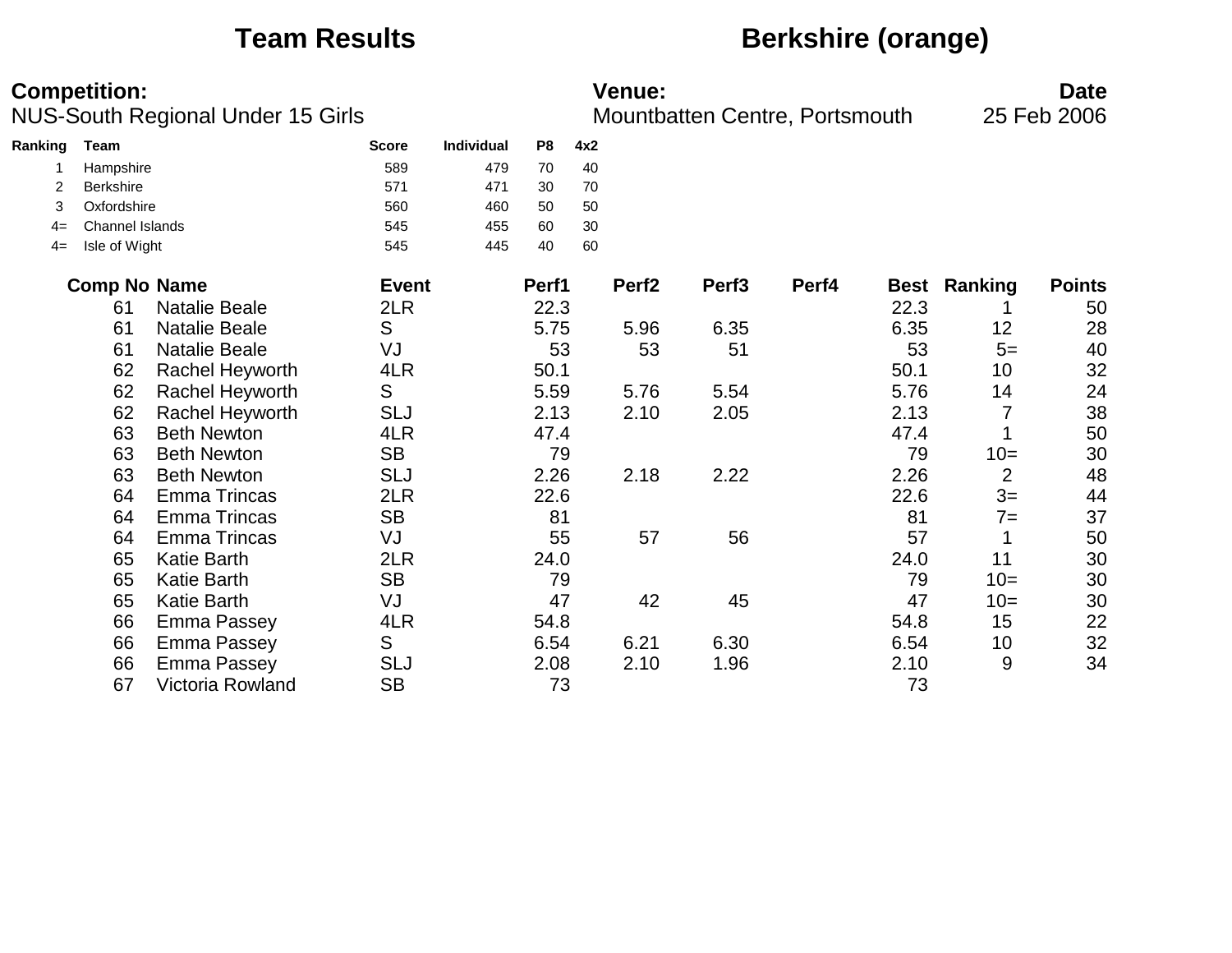## **Team Results Channel Islands (navy)**

|         | <b>Competition:</b>    | NUS-South Regional Under 15 Girls |              | Venue:<br>Mountbatten Centre, Portsmouth |                |     |                   |                   |       | <b>Date</b><br>25 Feb 2006 |                |               |
|---------|------------------------|-----------------------------------|--------------|------------------------------------------|----------------|-----|-------------------|-------------------|-------|----------------------------|----------------|---------------|
| Ranking | <b>Team</b>            |                                   | <b>Score</b> | <b>Individual</b>                        | P <sub>8</sub> | 4x2 |                   |                   |       |                            |                |               |
|         | Hampshire              |                                   | 589          | 479                                      | 70             | 40  |                   |                   |       |                            |                |               |
|         | <b>Berkshire</b>       |                                   | 571          | 471                                      | 30             | 70  |                   |                   |       |                            |                |               |
| 3       | Oxfordshire            |                                   | 560          | 460                                      | 50             | 50  |                   |                   |       |                            |                |               |
| 4=      | <b>Channel Islands</b> |                                   | 545          | 455                                      | 60             | 30  |                   |                   |       |                            |                |               |
| $4=$    | Isle of Wight          |                                   | 545          | 445                                      | 40             | 60  |                   |                   |       |                            |                |               |
|         | <b>Comp No Name</b>    |                                   | <b>Event</b> |                                          | Perf1          |     | Perf <sub>2</sub> | Perf <sub>3</sub> | Perf4 | Best                       | <b>Ranking</b> | <b>Points</b> |
|         | 68                     | <b>Gemma Dawkins</b>              | 2LR          |                                          | 22.7           |     |                   |                   |       | 22.7                       | 6              | 40            |
|         | 68                     | <b>Gemma Dawkins</b>              | S            |                                          | 6.96           |     | 6.20              | 6.31              |       | 6.96                       | 7              | 38            |
|         | 68                     | <b>Gemma Dawkins</b>              | VJ           |                                          | 54             |     | 55                | 54                |       | 55                         | $2=$           | 46            |
|         | 69                     | Jenna Murphy                      | 4LR          |                                          | 49.4           |     |                   |                   |       | 49.4                       | $6=$           | 39            |
|         | 69                     | Jenna Murphy                      | S            |                                          | 6.29           |     | 5.91              | 6.03              |       | 6.29                       | 13             | 26            |
|         | 69                     | Jenna Murphy                      | <b>SLJ</b>   |                                          | 2.14           |     | 2.16              | 2.06              |       | 2.16                       | 4              | 44            |
|         | 70                     | Amy Dingle                        | 4LR          |                                          | 48.6           |     |                   |                   |       | 48.6                       | 4              | 44            |
|         | 70                     | Amy Dingle                        | <b>SB</b>    |                                          | 77             |     |                   |                   |       | 77                         | 13             | 26            |
|         | 70                     | Amy Dingle                        | <b>SLJ</b>   |                                          | 2.28           |     | 0.00              | 2.15              |       | 2.28                       |                | 50            |
|         | 71                     | Emma Wilton                       | 2LR          |                                          | 24.6           |     |                   |                   |       | 24.6                       | 13             | 26            |
|         | 71                     | Emma Wilton                       | S            |                                          | 9.14           |     | 8.91              | 8.77              |       | 9.14                       |                | 50            |
|         | 71                     | Emma Wilton                       | VJ           |                                          | 43             |     | 0                 | 43                |       | 43                         | 13             | 26            |
|         | 72                     | <b>Ruth Stilwell</b>              | 4LR          |                                          | 53.8           |     |                   |                   |       | 53.8                       | 14             | 24            |
|         | 72                     | <b>Ruth Stilwell</b>              | <b>SB</b>    |                                          | 83             |     |                   |                   |       | 83                         | 5              | 42            |
|         | 72                     | <b>Ruth Stilwell</b>              | <b>SLJ</b>   |                                          | 1.85           |     | 1.95              | 1.56              |       | 1.95                       | 15             | 22            |
|         | 73                     | <b>Pearl Rabet</b>                | 2LR          |                                          | 25.1           |     |                   |                   |       | 25.1                       | 14             | 24            |
|         | 73                     | <b>Pearl Rabet</b>                | <b>SB</b>    |                                          | 79             |     |                   |                   |       | 79                         | $10=$          | 30            |
|         | 73                     | <b>Pearl Rabet</b>                | VJ           |                                          | 55             |     | 55                | 53                |       | 55                         | $2=$           | 46            |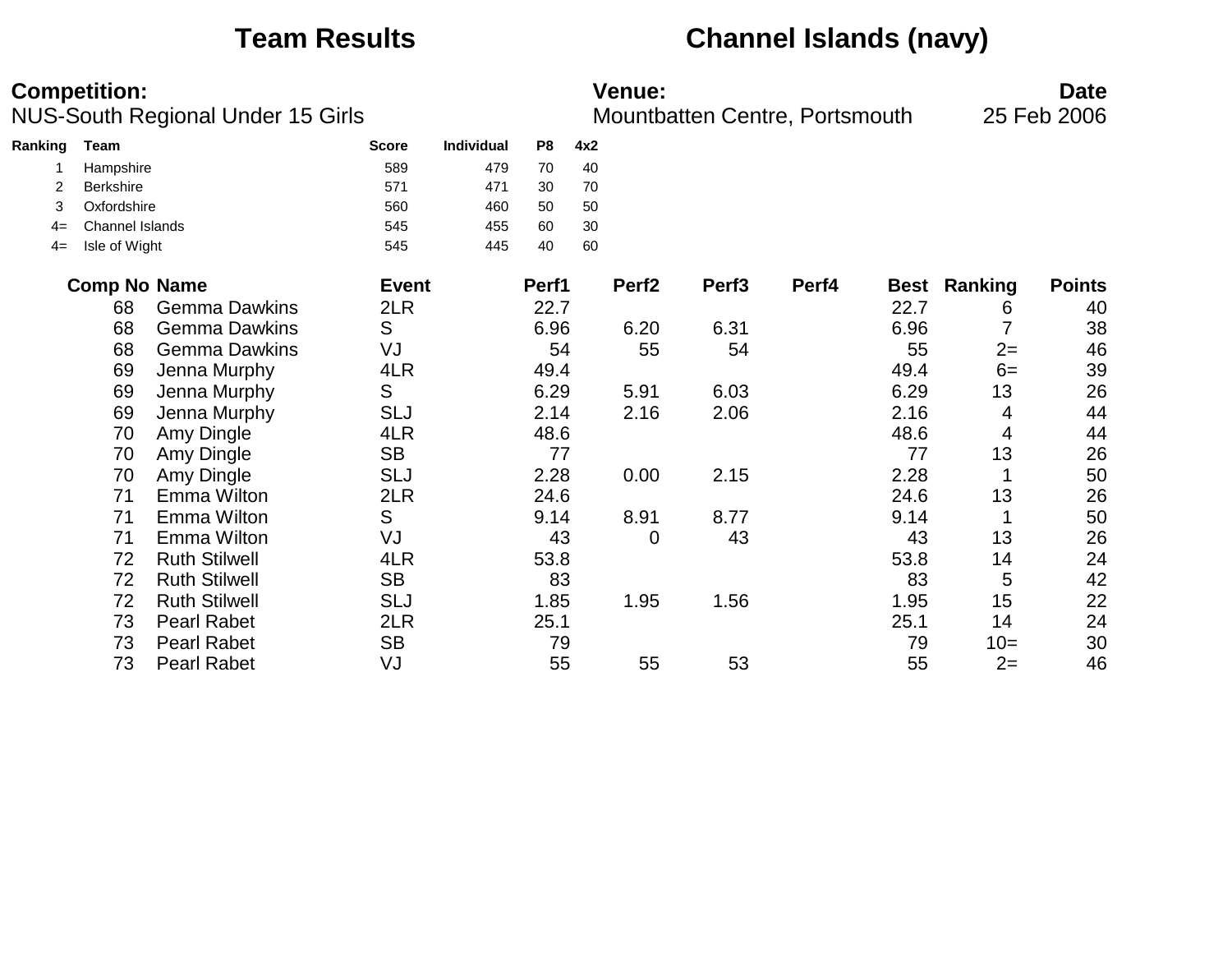## **Team Results Hampshire (red)**

|         | <b>Competition:</b>    |                                   |               |                   |                |     | <b>Venue:</b>     |                   |                                |             |                | <b>Date</b>   |
|---------|------------------------|-----------------------------------|---------------|-------------------|----------------|-----|-------------------|-------------------|--------------------------------|-------------|----------------|---------------|
|         |                        | NUS-South Regional Under 15 Girls |               |                   |                |     |                   |                   | Mountbatten Centre, Portsmouth |             |                | 25 Feb 2006   |
| Ranking | Team                   |                                   | <b>Score</b>  | <b>Individual</b> | P <sub>8</sub> | 4x2 |                   |                   |                                |             |                |               |
|         | Hampshire              |                                   | 589           | 479               | 70             | 40  |                   |                   |                                |             |                |               |
|         | <b>Berkshire</b>       |                                   | 571           | 471               | 30             | 70  |                   |                   |                                |             |                |               |
| 3       | Oxfordshire            |                                   | 560           | 460               | 50             | 50  |                   |                   |                                |             |                |               |
| $4=$    | <b>Channel Islands</b> |                                   | 545           | 455               | 60             | 30  |                   |                   |                                |             |                |               |
| $4=$    | Isle of Wight          |                                   | 545           | 445               | 40             | 60  |                   |                   |                                |             |                |               |
|         | <b>Comp No Name</b>    |                                   | <b>Event</b>  |                   | Perf1          |     | Perf <sub>2</sub> | Perf <sub>3</sub> | Perf4                          | <b>Best</b> | Ranking        | <b>Points</b> |
|         | 75                     | Sophie Mead                       | 4LR           |                   | 48.0           |     |                   |                   |                                | 48.0        | 3              | 46            |
|         | 75                     | Sophie Mead                       | <b>SB</b>     |                   | 81             |     |                   |                   |                                | 81          | $7 =$          | 37            |
|         | 75                     | Sophie Mead                       | VJ            |                   | 44             |     | 50                | 45                |                                | 50          | $8=$           | 35            |
|         | 76                     | <b>Christina Harerekves</b>       | 2LR           |                   | 23.5           |     |                   |                   |                                | 23.5        | 9              | 34            |
|         | 76                     | <b>Christina Harerekves</b>       | <b>SB</b>     |                   | 84             |     |                   |                   |                                | 84          | $3=$           | 45            |
|         | 76                     | <b>Christina Harerekves</b>       | VJ            |                   | 48             |     | 50                | 48                |                                | 50          | $8=$           | 35            |
|         | 78                     | <b>Becky King</b>                 | 2LR           |                   | 23.3           |     |                   |                   |                                | 23.3        | $7 =$          | 37            |
|         | 78                     | <b>Becky King</b>                 | S             |                   | 7.75           |     | 8.31              | 8.06              |                                | 8.31        | 4              | 44            |
|         | 78                     | <b>Becky King</b>                 | VJ            |                   | 39             |     | 37                | 39                |                                | 39          | 14             | 24            |
|         | 79                     | Hannah Ashmore                    | 4LR           |                   | 51.1           |     |                   |                   |                                | 51.1        | 12             | 28            |
|         | 79                     | Hannah Ashmore                    | S             |                   | 8.67           |     | 8.46              | 8.52              |                                | 8.67        | 3              | 46            |
|         | 79                     | Hannah Ashmore                    | SLJ           |                   | 2.06           |     | 1.92              | 0.00              |                                | 2.06        | 11             | 30            |
|         | 80                     | <b>Christina Parsons</b>          | SLJ           |                   | 2.04           |     | 2.04              | 2.14              |                                | 2.14        | $5=$           | 41            |
|         | 81                     | <b>Tiffany Markham</b>            | 4LR           |                   | 47.9           |     |                   |                   |                                | 47.9        | $\overline{2}$ | 48            |
|         | 81                     | <b>Tiffany Markham</b>            | ${\mathsf S}$ |                   | 8.81           |     | 8.60              | 8.87              |                                | 8.87        | $\overline{2}$ | 48            |
|         | 81                     | Tiffany Markham                   | <b>SLJ</b>    |                   | 2.20           |     | 2.16              | 2.24              |                                | 2.24        | 3              | 46            |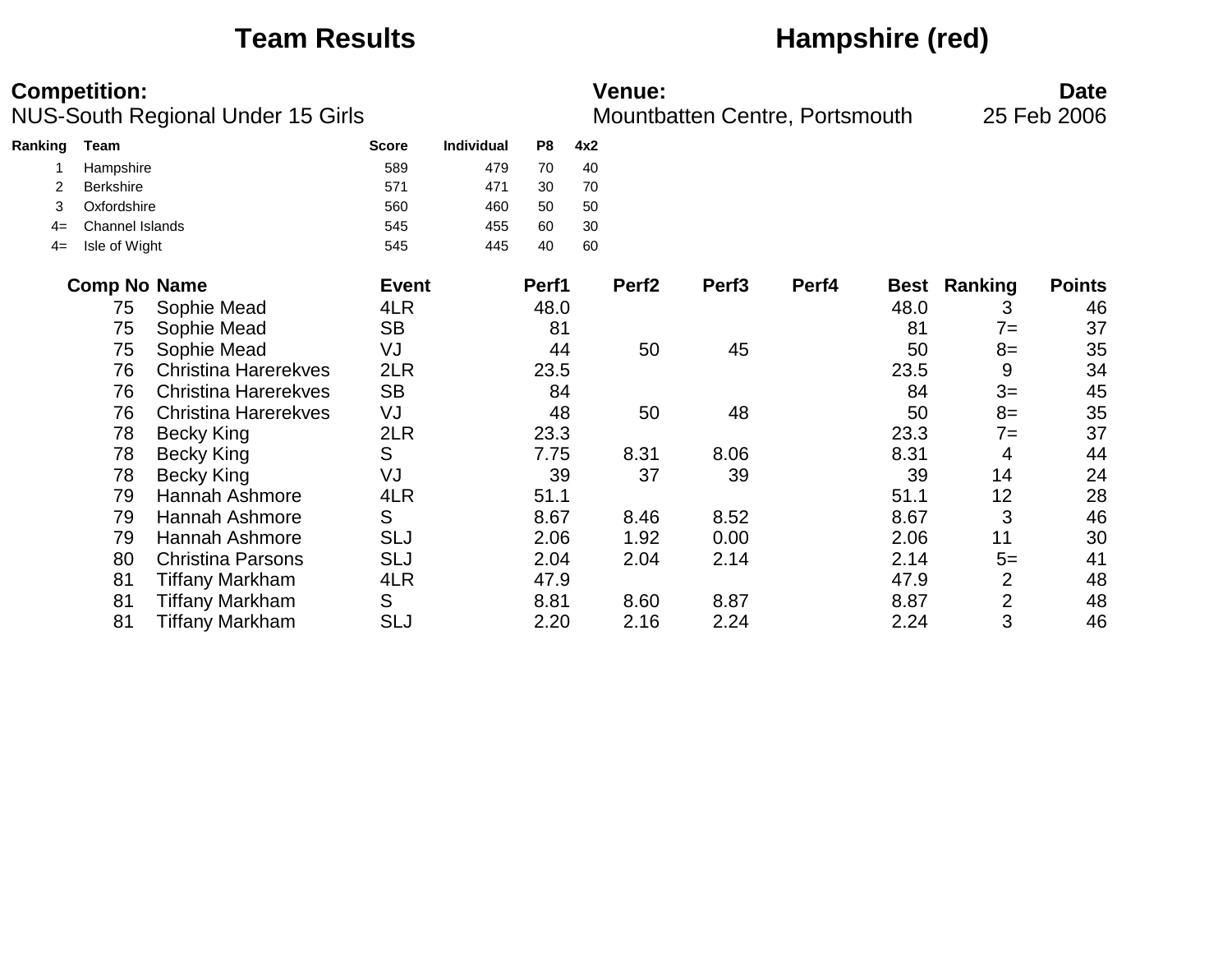## **Team Results Isle of Wight (green)**

|         | <b>Competition:</b>    | NUS-South Regional Under 15 Girls | <b>Venue:</b><br>25 Feb 2006<br>Mountbatten Centre, Portsmouth |                   |                |     |                   |                   |       | <b>Date</b> |         |               |
|---------|------------------------|-----------------------------------|----------------------------------------------------------------|-------------------|----------------|-----|-------------------|-------------------|-------|-------------|---------|---------------|
| Ranking | <b>Team</b>            |                                   | <b>Score</b>                                                   | <b>Individual</b> | P <sub>8</sub> | 4x2 |                   |                   |       |             |         |               |
|         | Hampshire              |                                   | 589                                                            | 479               | 70             | 40  |                   |                   |       |             |         |               |
|         | <b>Berkshire</b>       |                                   | 571                                                            | 471               | 30             | 70  |                   |                   |       |             |         |               |
| 3       | Oxfordshire            |                                   | 560                                                            | 460               | 50             | 50  |                   |                   |       |             |         |               |
| $4=$    | <b>Channel Islands</b> |                                   | 545                                                            | 455               | 60             | 30  |                   |                   |       |             |         |               |
| $4=$    | Isle of Wight          |                                   | 545                                                            | 445               | 40             | 60  |                   |                   |       |             |         |               |
|         | <b>Comp No Name</b>    |                                   | <b>Event</b>                                                   |                   | Perf1          |     | Perf <sub>2</sub> | Perf <sub>3</sub> | Perf4 | <b>Best</b> | Ranking | <b>Points</b> |
|         | 82                     | Amy Coar                          | 4LR                                                            |                   | 50.3           |     |                   |                   |       | 50.3        | 11      | 30            |
|         | 82                     | Amy Coar                          | <b>SB</b>                                                      |                   | 73             |     |                   |                   |       | 73          | 14      | 24            |
|         | 82                     | Amy Coar                          | VJ                                                             |                   | 55             |     | 48                | 54                |       | 55          | $2=$    | 46            |
|         | 83                     | <b>Harriet Drudge</b>             | 2LR                                                            |                   | 23.3           |     |                   |                   |       | 23.3        | $7 =$   | 37            |
|         | 83                     | <b>Harriet Drudge</b>             | ${\mathsf S}$                                                  |                   | 7.55           |     | 7.16              | 7.74              |       | 7.74        | 5       | 42            |
|         | 83                     | <b>Harriet Drudge</b>             | <b>SLJ</b>                                                     |                   | 2.04           |     | 2.10              | 2.12              |       | 2.12        | 8       | 36            |
|         | 84                     | <b>Kirstie Elms</b>               | 2LR                                                            |                   | 24.5           |     |                   |                   |       | 24.5        | 12      | 28            |
|         | 84                     | <b>Kirstie Elms</b>               | <b>SB</b>                                                      |                   | 80             |     |                   |                   |       | 80          | 9       | 34            |
|         | 84                     | <b>Kirstie Elms</b>               | <b>SLJ</b>                                                     |                   | 2.08           |     | 2.00              | 2.04              |       | 2.08        | 10      | 32            |
|         | 85                     | Sarah Grace                       | 4LR                                                            |                   | 49.5           |     |                   |                   |       | 49.5        | 8       | 36            |
|         | 85                     | <b>Sarah Grace</b>                | S                                                              |                   | 7.34           |     | 7.18              | 6.35              |       | 7.34        | 6       | 40            |
|         | 85                     | <b>Sarah Grace</b>                | VJ                                                             |                   | 53             |     | 0                 | 49                |       | 53          | $5=$    | 40            |
|         | 86                     | <b>Faith Norster</b>              | 2LR                                                            |                   | 22.6           |     |                   |                   |       | 22.6        | $3=$    | 44            |
|         | 86                     | <b>Faith Norster</b>              | S                                                              |                   | 6.00           |     | 6.42              | 6.00              |       | 6.42        | 11      | 30            |
|         | 86                     | <b>Faith Norster</b>              | VJ                                                             |                   | 52             |     | 53                | 52                |       | 53          | $5=$    | 40            |
|         | 87                     | Mollie Occomore                   | 4LR                                                            |                   | 51.7           |     |                   |                   |       | 51.7        | 13      | 26            |
|         | 87                     | <b>Mollie Occomore</b>            | <b>SB</b>                                                      |                   | 88             |     |                   |                   |       | 88          |         | 50            |
|         | 87                     | Mollie Occomore                   | SLJ                                                            |                   | 1.84           |     | 1.96              | 1.88              |       | 1.96        | 14      | 24            |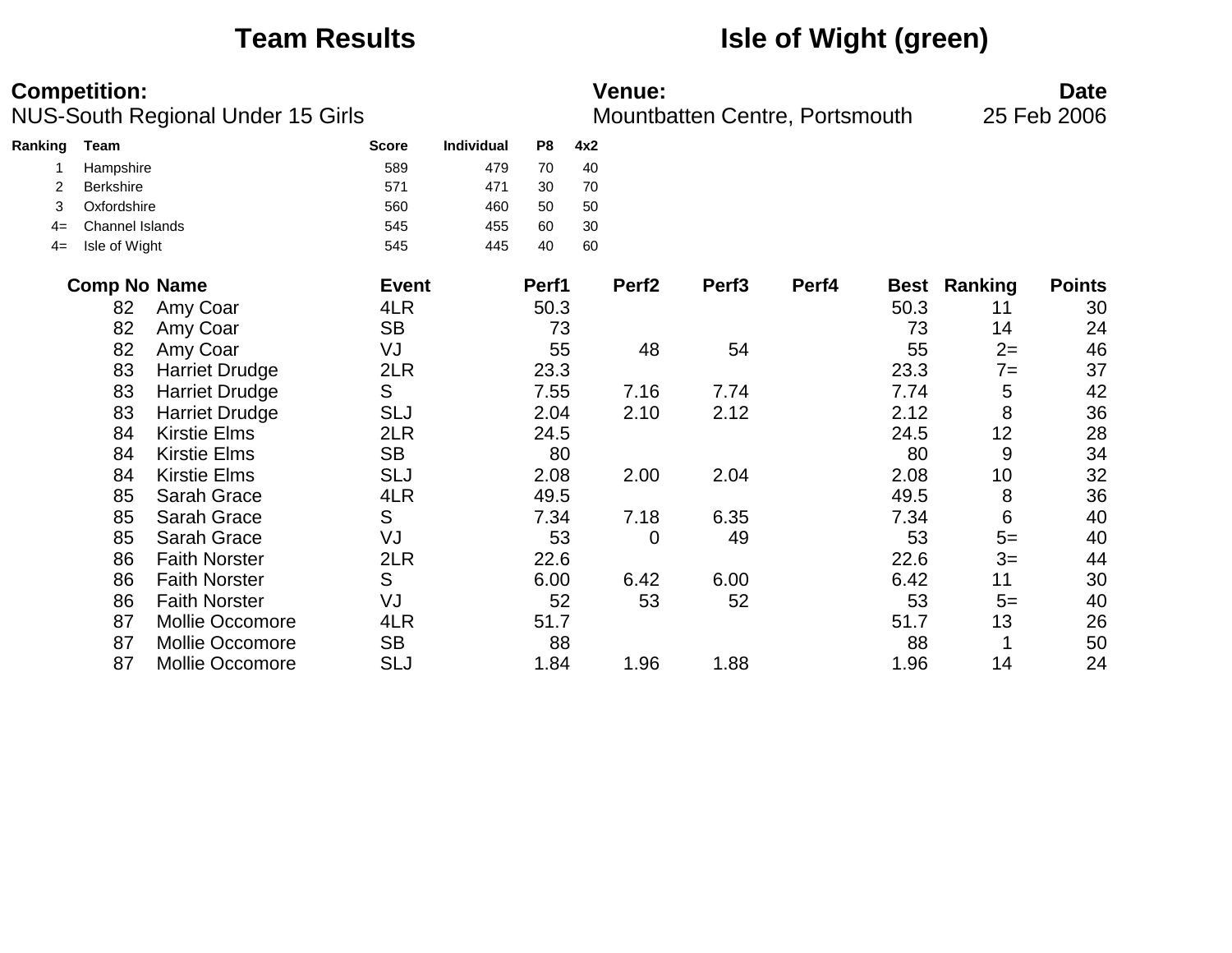# **Team Results Oxfordshire (royal)**

|         | <b>Competition:</b> | NUS-South Regional Under 15 Girls |              |                   |       |     | <b>Venue:</b>     | Mountbatten Centre, Portsmouth |       |      |                     | <b>Date</b><br>25 Feb 2006 |
|---------|---------------------|-----------------------------------|--------------|-------------------|-------|-----|-------------------|--------------------------------|-------|------|---------------------|----------------------------|
| Ranking | <b>Team</b>         |                                   | <b>Score</b> | <b>Individual</b> | P8    | 4x2 |                   |                                |       |      |                     |                            |
|         | Hampshire           |                                   | 589          | 479               | 70    | 40  |                   |                                |       |      |                     |                            |
| 2       | Berkshire           |                                   | 571          | 471               | 30    | 70  |                   |                                |       |      |                     |                            |
| 3       | Oxfordshire         |                                   | 560          | 460               | 50    | 50  |                   |                                |       |      |                     |                            |
| 4=      | Channel Islands     |                                   | 545          | 455               | 60    | 30  |                   |                                |       |      |                     |                            |
| $4=$    | Isle of Wight       |                                   | 545          | 445               | 40    | 60  |                   |                                |       |      |                     |                            |
|         | <b>Comp No Name</b> |                                   | <b>Event</b> |                   | Perf1 |     | Perf <sub>2</sub> | Perf <sub>3</sub>              | Perf4 |      | <b>Best Ranking</b> | <b>Points</b>              |
|         | 89                  | Dorcas Wright                     | 4LR          |                   | 48.7  |     |                   |                                |       | 48.7 | 5                   | 42                         |
|         | 89                  | Dorcas Wright                     | <b>SB</b>    |                   | 86    |     |                   |                                |       | 86   | $\overline{2}$      | 48                         |
|         | 89                  | Dorcas Wright                     | VJ           |                   | 47    |     | 46                | 46                             |       | 47   | $10=$               | 30                         |
|         | 90                  | <b>Claire Butler</b>              | 2LR          |                   | 22.5  |     |                   |                                |       | 22.5 | $\overline{2}$      | 48                         |
|         | 90                  | <b>Claire Butler</b>              | <b>SB</b>    |                   | 82    |     |                   |                                |       | 82   | $6\phantom{1}6$     | 40                         |
|         | 90                  | <b>Claire Butler</b>              | <b>SLJ</b>   |                   | 2.14  |     | 2.08              | 2.12                           |       | 2.14 | $5=$                | 41                         |
|         | 91                  | Sacha Garey                       | 2LR          |                   | 23.9  |     |                   |                                |       | 23.9 | 10                  | 32                         |
|         | 91                  | Sacha Garey                       | <b>SB</b>    |                   | 84    |     |                   |                                |       | 84   | $3=$                | 45                         |
|         | 91                  | Sacha Garey                       | <b>SLJ</b>   |                   | 1.98  |     | 0.00              | 1.94                           |       | 1.98 | 13                  | 26                         |
|         | 92                  | Lisa Connel                       | 2LR          |                   | 22.6  |     |                   |                                |       | 22.6 | $3=$                | 44                         |
|         | 92                  | Lisa Connel                       | S            |                   | 6.22  |     | 6.66              | 6.32                           |       | 6.66 | 9                   | 34                         |
|         | 92                  | <b>Lisa Connel</b>                | <b>SLJ</b>   |                   | 1.54  |     | 2.02              | 2.00                           |       | 2.02 | 12                  | 28                         |
|         | 93                  | <b>Alice Parsons</b>              | 4LR          |                   | 49.4  |     |                   |                                |       | 49.4 | $6=$                | 39                         |
|         | 93                  | <b>Alice Parsons</b>              | S            |                   | 5.95  |     | 5.45              | 6.82                           |       | 6.82 | 8                   | 36                         |
|         | 93                  | <b>Alice Parsons</b>              | VJ           |                   | 43    |     | 45                | 47                             |       | 47   | $10=$               | 30                         |
|         | 94                  | <b>Kath Smith</b>                 | 4LR          |                   | 49.9  |     |                   |                                |       | 49.9 | 9                   | 34                         |
|         | 94                  | <b>Kath Smith</b>                 | S            |                   | 5.71  |     | 5.12              | 5.35                           |       | 5.71 | 15                  | 22                         |
|         | 94                  | <b>Kath Smith</b>                 | VJ           |                   | 32    |     | 33                | 34                             |       | 34   | 15                  | 22                         |
|         | 95                  | <b>Jade Hewlett</b>               | <b>SLJ</b>   |                   | 1.82  |     | 1.76              | 1.78                           |       | 1.82 |                     |                            |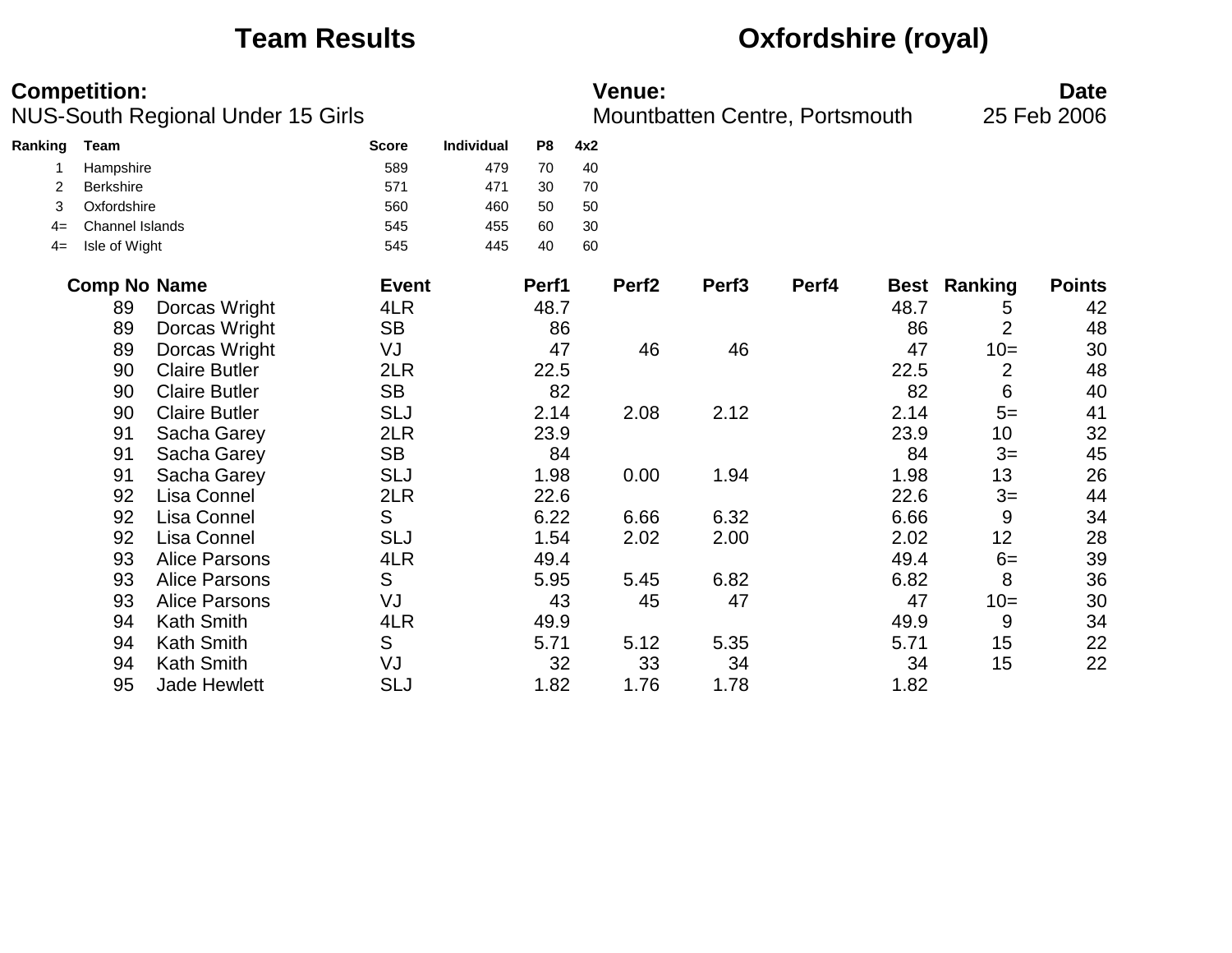### **Results Sheet 2 Lap Race**

# **Competition: Venue: Date**

NUS-South Regional Under 15 Girls Mountbatten Centre, Portsmouth and 25 Feb 2006

| Ranking Team |                  | <b>Colour</b> | <b>BibNo Name</b> |                         | <b>Best</b> | <b>Points</b> |
|--------------|------------------|---------------|-------------------|-------------------------|-------------|---------------|
|              | <b>Berkshire</b> | orange        | 61                | Natalie Beale           | 22.3        | 50            |
|              | Oxfordshire      | royal         |                   | 90 Claire Butler        | 22.5        | 48            |
| 3=           | Berkshire        | orange        |                   | 64 Emma Trincas         | 22.6        | 44            |
| $3=$         | Isle of Wight    | green         |                   | 86 Faith Norster        | 22.6        | 44            |
| $3=$         | Oxfordshire      | royal         |                   | 92 Lisa Connel          | 22.6        | 44            |
| 6            | Channel Islands  | navy          |                   | 68 Gemma Dawkins        | 22.7        | 40            |
| $7 =$        | Hampshire        | red           |                   | 78 Becky King           | 23.3        | 37            |
| $7 =$        | Isle of Wight    | green         |                   | 83 Harriet Drudge       | 23.3        | 37            |
| 9            | Hampshire        | red           |                   | 76 Christina Harerekves | 23.5        | 34            |
| 10           | Oxfordshire      | royal         |                   | 91 Sacha Garey          | 23.9        | 32            |
| 11           | <b>Berkshire</b> | orange        |                   | 65 Katie Barth          | 24.0        | 30            |
| 12           | Isle of Wight    | green         |                   | 84 Kirstie Elms         | 24.5        | 28            |
| 13           | Channel Islands  | navy          |                   | Emma Wilton             | 24.6        | 26            |
| 14           | Channel Islands  | navy          |                   | 73 Pearl Rabet          | 25.1        | 24            |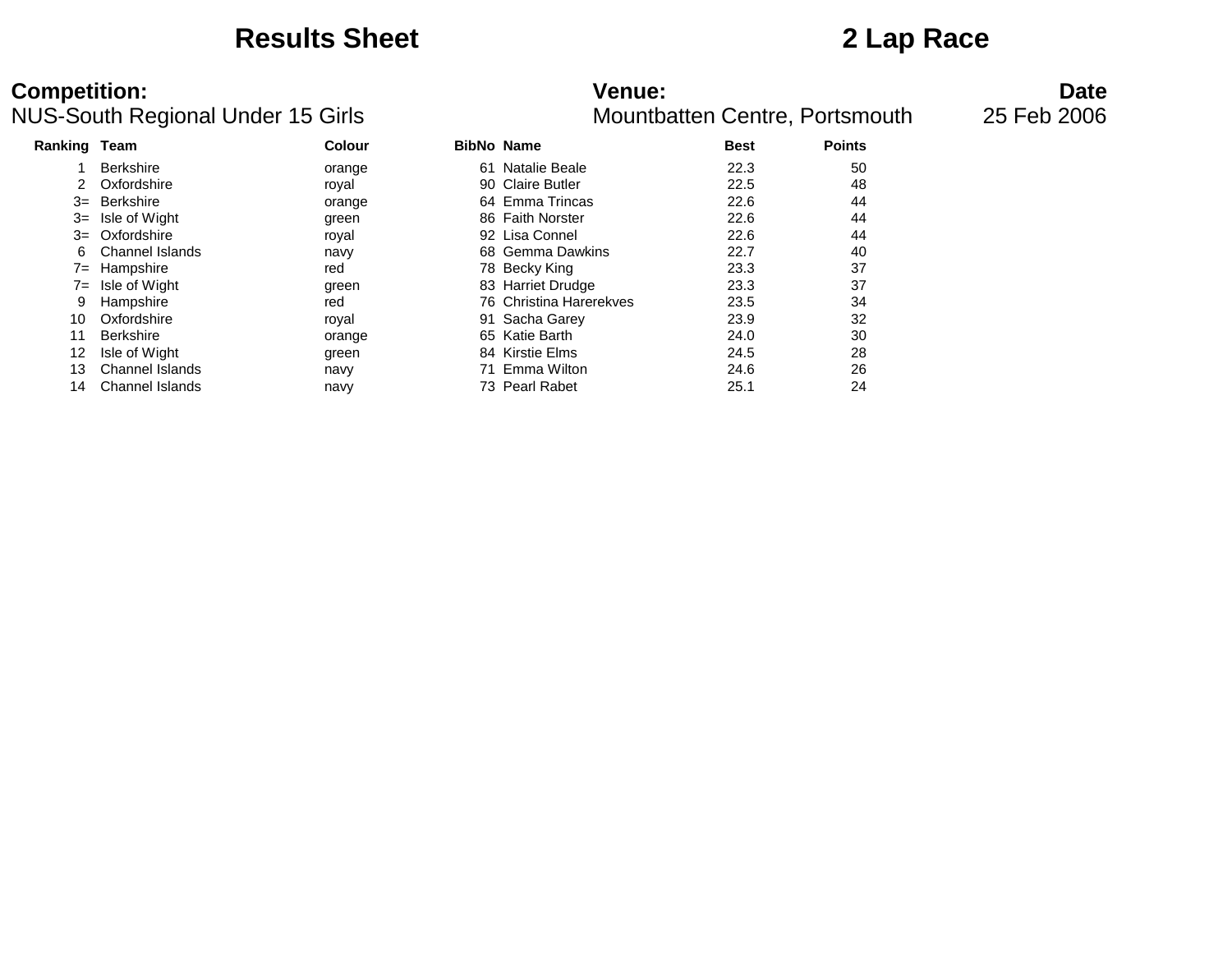### **Results Sheet 4 Lap Race**

| <b>Ranking Team</b> |                        | <b>Colour</b> | <b>BibNo Name</b> |                    | <b>Best</b> | <b>Points</b> |
|---------------------|------------------------|---------------|-------------------|--------------------|-------------|---------------|
|                     | <b>Berkshire</b>       | orange        |                   | 63 Beth Newton     | 47.4        | 50            |
| 2                   | Hampshire              | red           | 81                | Tiffany Markham    | 47.9        | 48            |
| 3                   | Hampshire              | red           |                   | 75 Sophie Mead     | 48.0        | 46            |
| 4                   | Channel Islands        | navy          |                   | 70 Amy Dingle      | 48.6        | 44            |
| 5                   | Oxfordshire            | royal         |                   | 89 Dorcas Wright   | 48.7        | 42            |
| $6=$                | Channel Islands        | navy          |                   | 69 Jenna Murphy    | 49.4        | 39            |
| $6=$                | Oxfordshire            | royal         |                   | 93 Alice Parsons   | 49.4        | 39            |
| 8                   | Isle of Wight          | green         |                   | 85 Sarah Grace     | 49.5        | 36            |
| 9                   | Oxfordshire            | royal         |                   | 94 Kath Smith      | 49.9        | 34            |
| 10                  | <b>Berkshire</b>       | orange        |                   | 62 Rachel Heyworth | 50.1        | 32            |
| 11                  | Isle of Wight          | green         |                   | 82 Amy Coar        | 50.3        | 30            |
| 12                  | Hampshire              | red           |                   | 79 Hannah Ashmore  | 51.1        | 28            |
| 13                  | Isle of Wight          | green         | 87                | Mollie Occomore    | 51.7        | 26            |
| 14                  | <b>Channel Islands</b> | navy          |                   | 72 Ruth Stilwell   | 53.8        | 24            |
| 15                  | <b>Berkshire</b>       | orange        |                   | 66 Emma Passey     | 54.8        | 22            |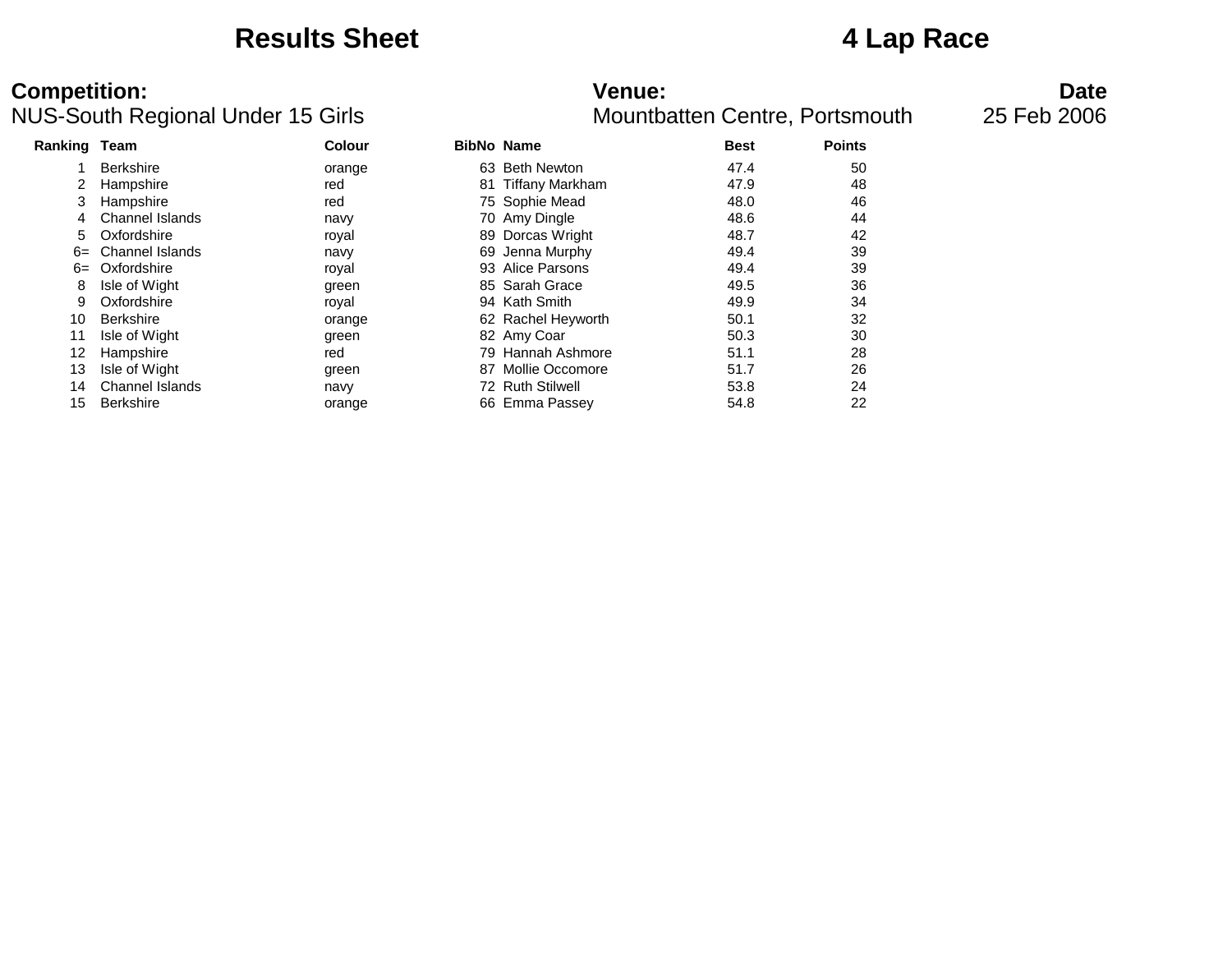## **Event Official Results Sheet 8 Lap Paarlauf**

| <b>Competition:</b> |    | <b>NUS-South Regional Under 15 Girls</b> |        |        | <b>Venue:</b><br>Mountbatten Centre, Portsmouth |                    |               |  |  |  |  |
|---------------------|----|------------------------------------------|--------|--------|-------------------------------------------------|--------------------|---------------|--|--|--|--|
| Ranking Code Team   |    |                                          | Colour | Heat   | Final                                           | <b>Performance</b> | <b>Points</b> |  |  |  |  |
|                     | 03 | Hampshire                                | red    | 1:36.5 | 0.0                                             | 1:36.5             | 70            |  |  |  |  |
|                     | 02 | Channel Islands                          | navy   | 1:36.9 | 0.0                                             | 1:36.9             | 60            |  |  |  |  |
|                     | 05 | Oxfordshire                              | roval  | 1:37.1 | 0.0                                             | 1:37.1             | 50            |  |  |  |  |
| 4                   | 04 | Isle of Wight                            | green  | 1:39.9 | 0.0                                             | 1:39.9             | 40            |  |  |  |  |
| 5.                  |    | Berkshire                                | orange | 1:43.0 | 0.0                                             | 1:43.0             | 30            |  |  |  |  |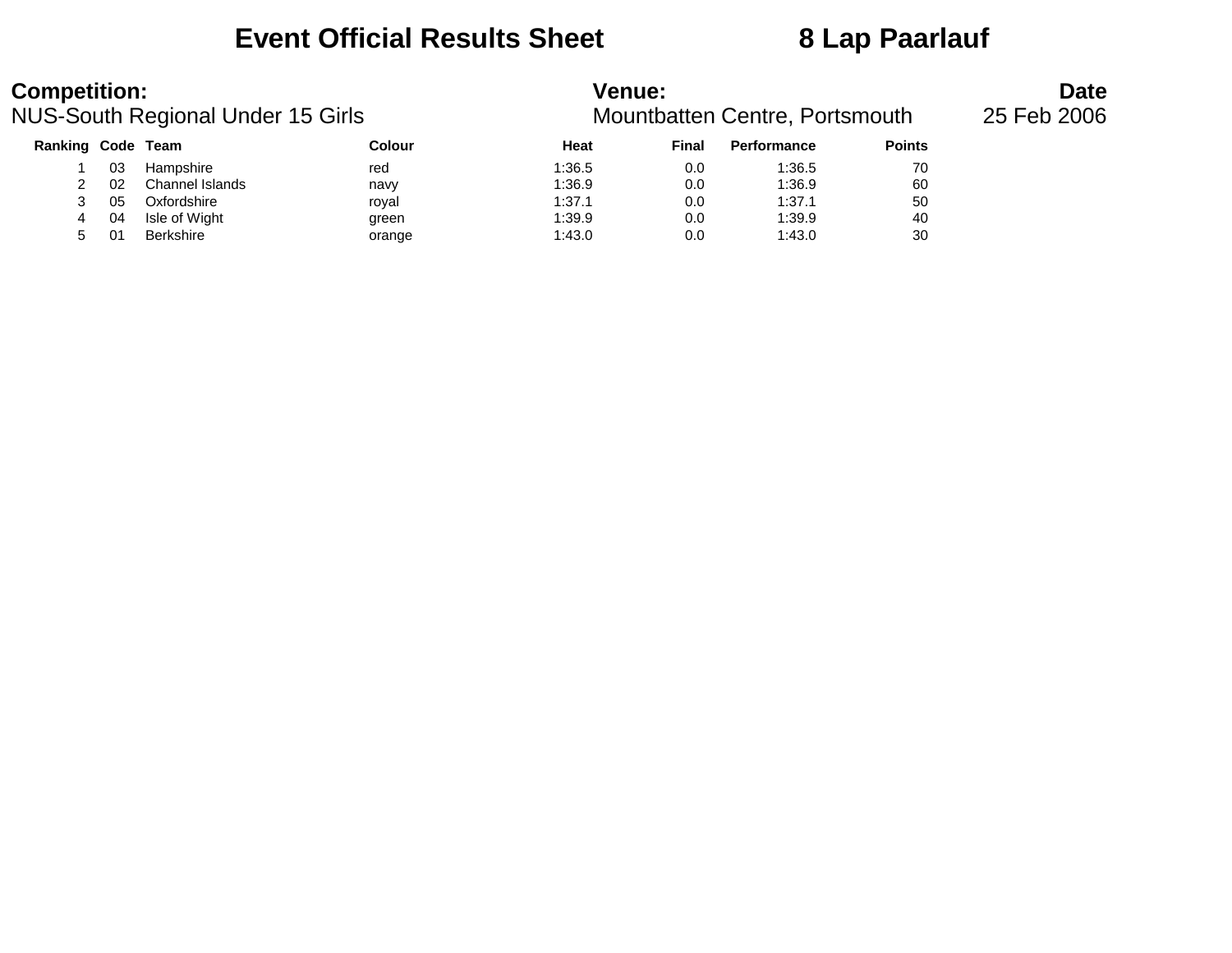### **Event Official Results Sheet 4 x 2 Lap Relay**

## **Competition: Venue: Date**

NUS-South Regional Under 15 Girls Mountbatten Centre, Portsmouth and 25 Feb 2006

| Ranking Code Team |    |                  | Colour | Heat   | Final | <b>Performance</b> | <b>Points</b> |
|-------------------|----|------------------|--------|--------|-------|--------------------|---------------|
|                   | 01 | <b>Berkshire</b> | orange | 1:30.3 | 0.0   | 1:30.3             | 70            |
|                   | 04 | Isle of Wight    | green  | 1:33.5 | 0.0   | 1:33.5             | 60            |
|                   | 05 | Oxfordshire      | roval  | 1:33.7 | 0.0   | 1:33.7             | 50            |
|                   | 03 | Hampshire        | red    | 1:34.4 | 0.0   | 1:34.4             | 40            |
| 5                 | 02 | Channel Islands  | navy   | 1:38.3 | 0.0   | 1:38.3             | 30            |
|                   |    |                  |        |        |       |                    |               |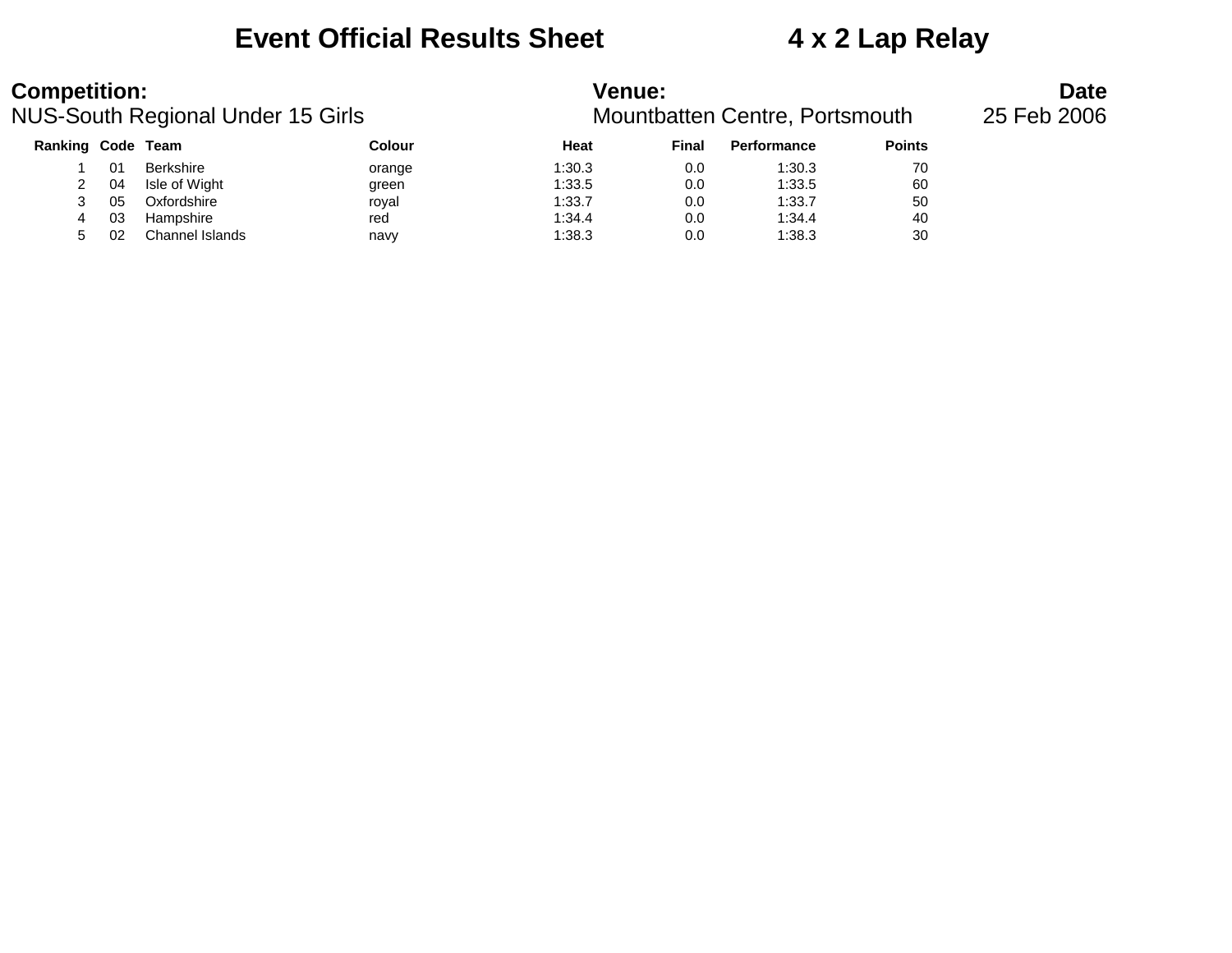### **Results Sheet Shot**

### NUS-South Regional Under 15 Girls Mountbatten Centre, Portsmouth and 25 Feb 2006

# **Competition: Venue: Date**

| Ranking | Team                   | <b>Colour</b> | <b>BibNo Name</b> |                        | <b>Best</b> | <b>Points</b> |
|---------|------------------------|---------------|-------------------|------------------------|-------------|---------------|
|         | Channel Islands        | navy          |                   | Emma Wilton            | 9.14        | 50            |
|         | Hampshire              | red           | 81                | <b>Tiffany Markham</b> | 8.87        | 48            |
| 3       | Hampshire              | red           |                   | 79 Hannah Ashmore      | 8.67        | 46            |
| 4       | Hampshire              | red           |                   | 78 Becky King          | 8.31        | 44            |
| 5       | Isle of Wight          | green         |                   | 83 Harriet Drudge      | 7.74        | 42            |
| 6       | Isle of Wight          | green         |                   | 85 Sarah Grace         | 7.34        | 40            |
|         | Channel Islands        | navy          |                   | 68 Gemma Dawkins       | 6.96        | 38            |
| 8       | Oxfordshire            | royal         |                   | 93 Alice Parsons       | 6.82        | 36            |
| 9       | Oxfordshire            | royal         |                   | 92 Lisa Connel         | 6.66        | 34            |
| 10      | <b>Berkshire</b>       | orange        |                   | 66 Emma Passey         | 6.54        | 32            |
| 11      | Isle of Wight          | green         |                   | 86 Faith Norster       | 6.42        | 30            |
| 12      | <b>Berkshire</b>       | orange        | 61                | <b>Natalie Beale</b>   | 6.35        | 28            |
| 13      | <b>Channel Islands</b> | navy          | 69                | Jenna Murphy           | 6.29        | 26            |
| 14      | <b>Berkshire</b>       | orange        |                   | 62 Rachel Heyworth     | 5.76        | 24            |
| 15      | Oxfordshire            | royal         |                   | 94 Kath Smith          | 5.71        | 22            |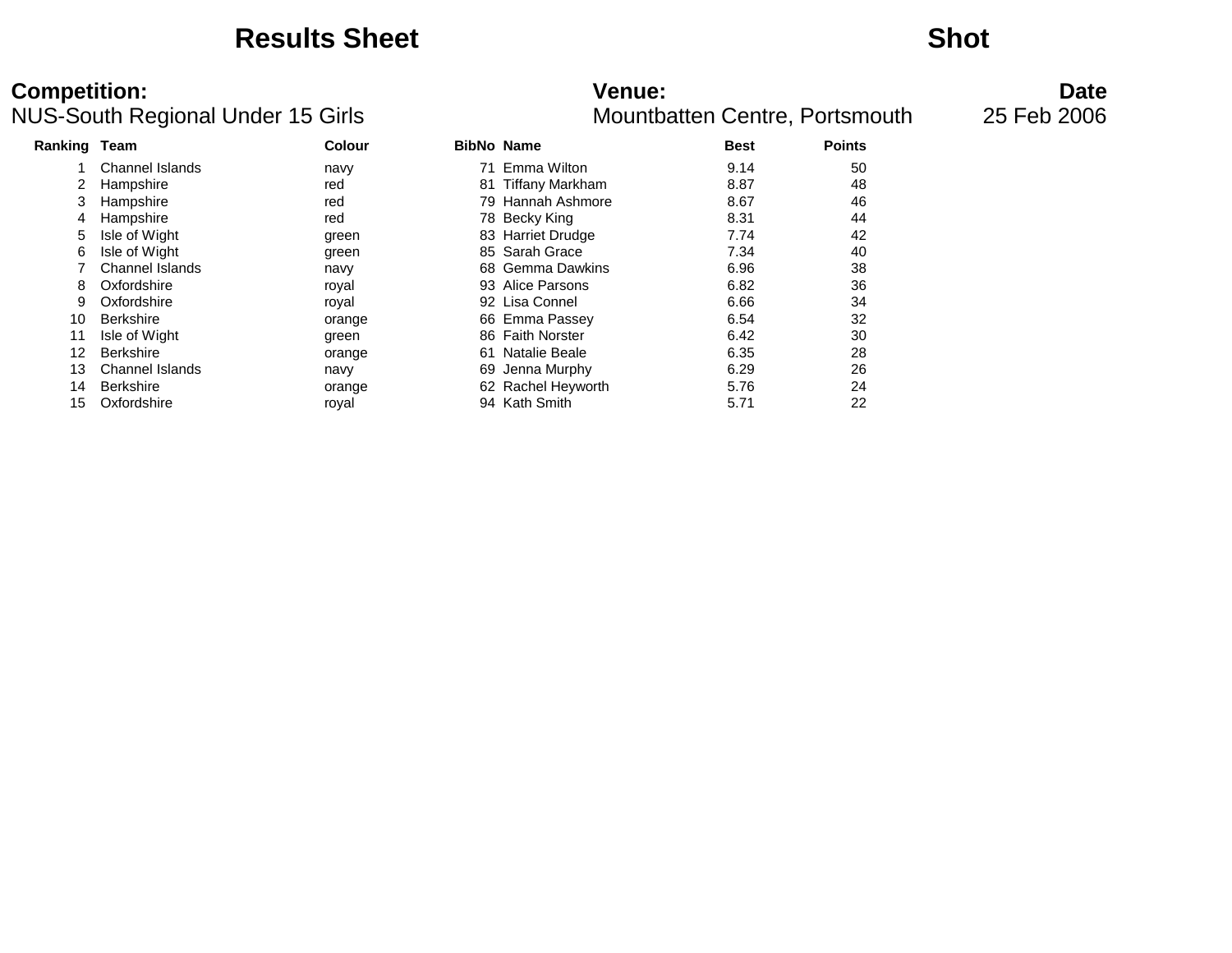## **Results Sheet Speed Bounce**

| Ranking Team |                        | <b>Colour</b> | <b>BibNo Name</b> |                         | Total | <b>Points</b> |
|--------------|------------------------|---------------|-------------------|-------------------------|-------|---------------|
|              | Isle of Wight          | green         | 87                | Mollie Occomore         | 88    | 50            |
|              | Oxfordshire            | royal         |                   | 89 Dorcas Wright        | 86    | 48            |
| $3=$         | Hampshire              | red           |                   | 76 Christina Harerekves | 84    | 45            |
| $3=$         | Oxfordshire            | royal         |                   | 91 Sacha Garey          | 84    | 45            |
| 5            | Channel Islands        | navy          |                   | 72 Ruth Stilwell        | 83    | 42            |
| 6            | Oxfordshire            | royal         |                   | 90 Claire Butler        | 82    | 40            |
| $7 =$        | <b>Berkshire</b>       | orange        |                   | 64 Emma Trincas         | 81    | 37            |
| $7 =$        | Hampshire              | red           |                   | 75 Sophie Mead          | 81    | 37            |
| 9            | Isle of Wight          | green         |                   | 84 Kirstie Elms         | 80    | 34            |
| $10=$        | <b>Berkshire</b>       | orange        |                   | 63 Beth Newton          | 79    | 30            |
| $10=$        | Berkshire              | orange        |                   | 65 Katie Barth          | 79    | 30            |
| $10=$        | Channel Islands        | navy          |                   | 73 Pearl Rabet          | 79    | 30            |
| 13           | <b>Channel Islands</b> | navy          |                   | 70 Amy Dingle           | 77    | 26            |
| 14           | Isle of Wight          | green         |                   | 82 Amy Coar             | 73    | 24            |
|              | <b>Berkshire</b>       | orange        | 67                | Victoria Rowland        | 73    | 0             |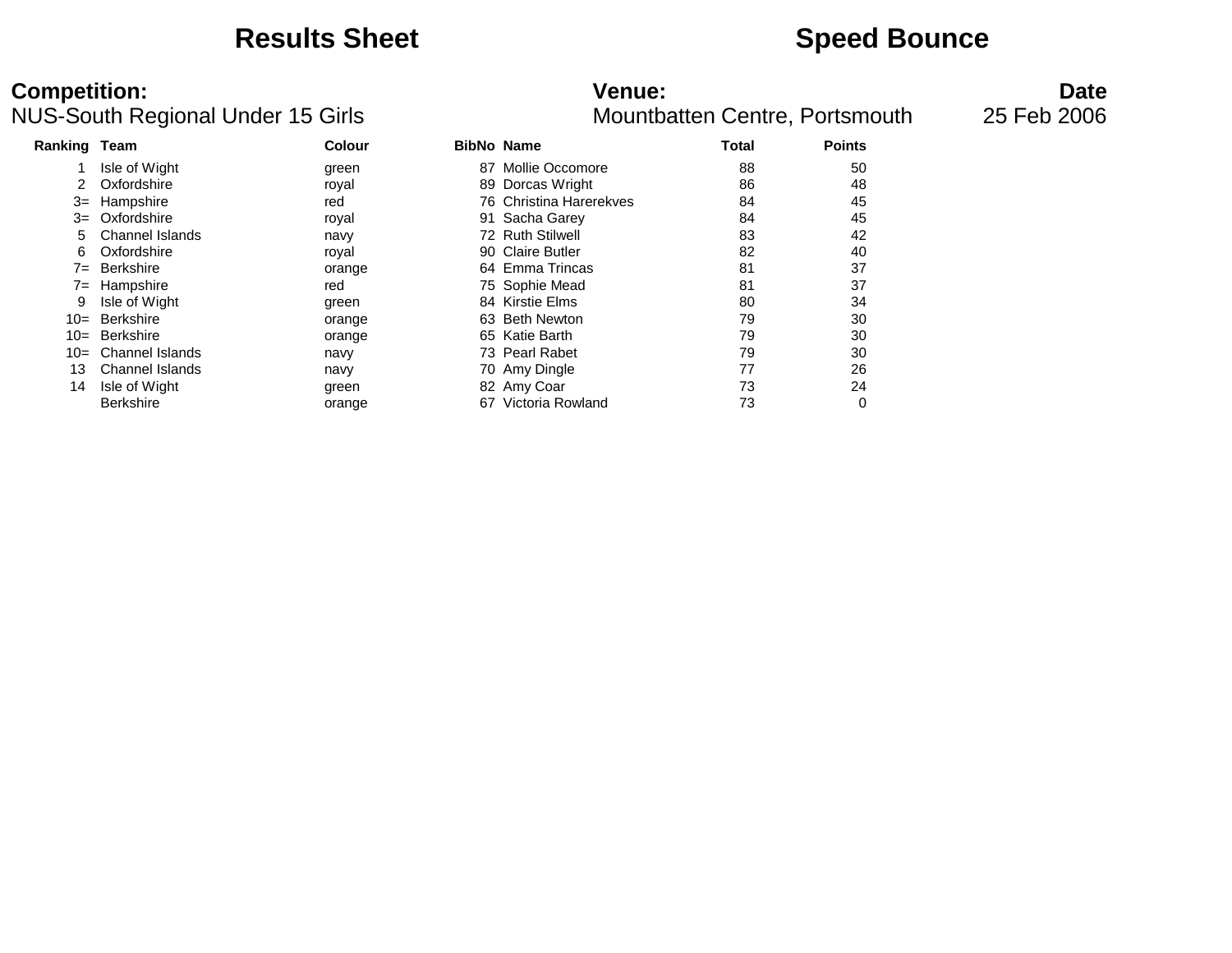## **Results Sheet Standing Long Jump**

| Ranking | Team             | Colour |     | <b>BibNo Name</b>      | <b>Best</b> | <b>Points</b> |
|---------|------------------|--------|-----|------------------------|-------------|---------------|
|         | Channel Islands  | navy   |     | 70 Amy Dingle          | 2.28        | 50            |
|         | <b>Berkshire</b> | orange | 63. | <b>Beth Newton</b>     | 2.26        | 48            |
| 3       | Hampshire        | red    | 81  | <b>Tiffany Markham</b> | 2.24        | 46            |
|         | Channel Islands  | navy   | 69  | Jenna Murphy           | 2.16        | 44            |
| $5=$    | Hampshire        | red    |     | 80 Christina Parsons   | 2.14        | 41            |
| $5=$    | Oxfordshire      | royal  | 90. | <b>Claire Butler</b>   | 2.14        | 41            |
|         | <b>Berkshire</b> | orange |     | 62 Rachel Heyworth     | 2.13        | 38            |
| 8       | Isle of Wight    | green  |     | 83 Harriet Drudge      | 2.12        | 36            |
| 9       | <b>Berkshire</b> | orange |     | 66 Emma Passey         | 2.10        | 34            |
| 10      | Isle of Wight    | green  |     | 84 Kirstie Elms        | 2.08        | 32            |
| 11      | Hampshire        | red    | 79. | Hannah Ashmore         | 2.06        | 30            |
| 12      | Oxfordshire      | royal  |     | 92 Lisa Connel         | 2.02        | 28            |
| 13      | Oxfordshire      | royal  | 91  | Sacha Garey            | 1.98        | 26            |
| 14      | Isle of Wight    | green  | 87  | Mollie Occomore        | 1.96        | 24            |
| 15      | Channel Islands  | navy   | 72  | <b>Ruth Stilwell</b>   | 1.95        | 22            |
|         | Oxfordshire      | roval  | 95  | Jade Hewlett           | 1.82        | 0             |